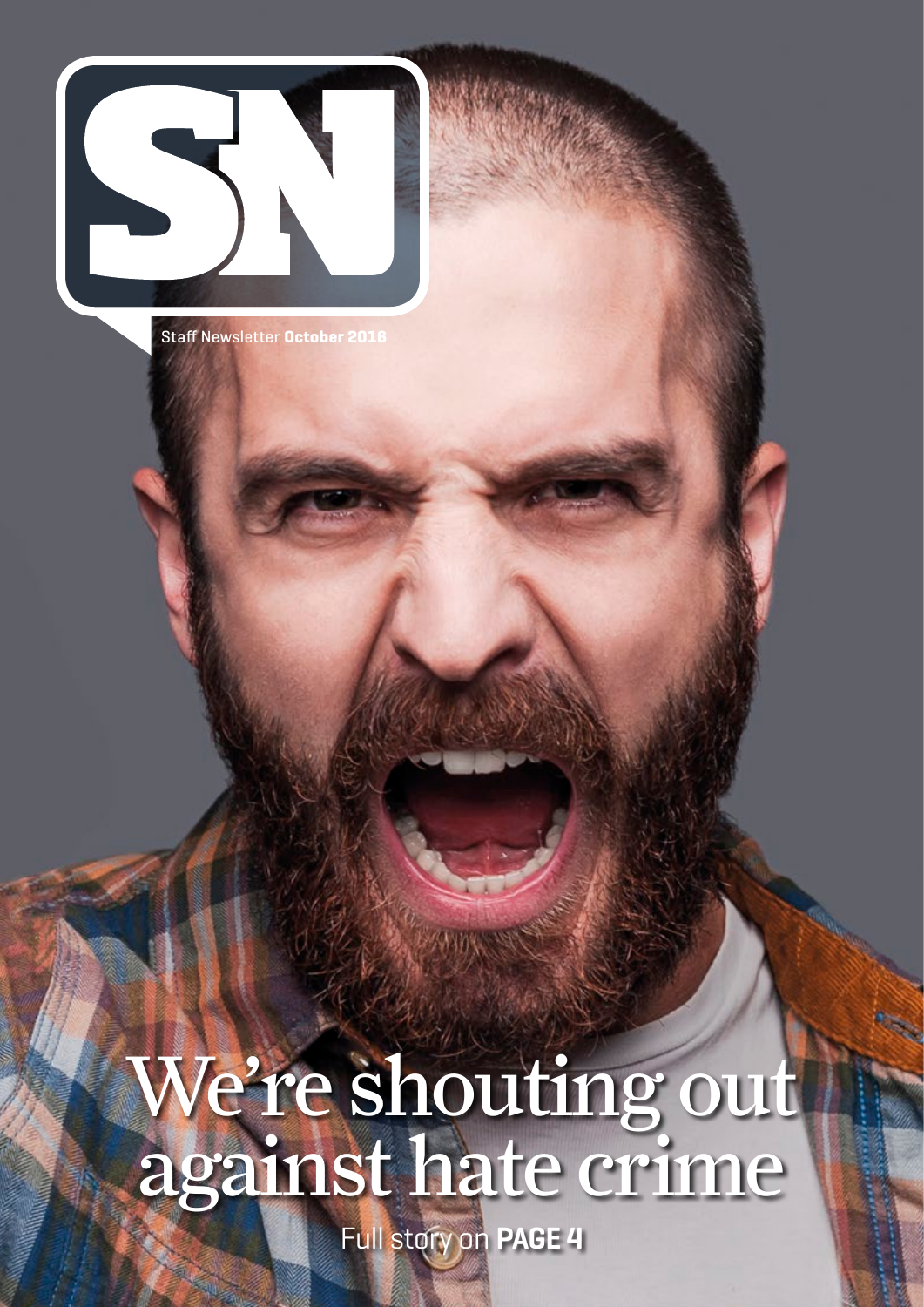

# Out and about with the chairman

**JOHN BROWN, CHAIRMAN**

I started September with a visit to the William Quarrier Conference Centre in Govan, where the Board held our bi-monthly meeting.

As this meeting included a discussion on our approach to public engagement on service changes, it was particularly well attended by the public and the media. I'm pleased to say that the public interest in the Board's proposed changes to the services we deliver at the RAH Paediatric Unit, the IRH and VoL Community Maternity Units, the Centre for Integrative Care, and Lightburn Hospital has continued and we expect to have a wide range of input to the discussions on these proposals at our next meeting of the Board.

I've also spent a considerable amount of time in Edinburgh meeting with fellow NHS Board chairs, chief executives and senior civil servants to discuss NHS Scotland's Transformational Change

Programme. This is the wide range of strategies, projects and initiatives that are being developed to deliver the Scottish Government's vision for health and social care in Scotland from 2020 onwards. I'm pleased to see opportunities being created for NHS staff to be included in this work on how the

Government's policies will be implemented and I expect you will hear more of this over the coming months.

I visited the Chemotherapy and Haemato-Oncology Day Unit at the New Victoria Hospital and was impressed by the quality of the care the staff there provide. This unit is also a good example of where the move to a new building has given staff facilities that better meet their requirements and the needs of patients.

I also made a return visit to the Queen Elizabeth National Spinal Injuries Unit to attend the official opening of Horatio's Garden. This is a great addition to the facilities available for the treatment of patients and I'd recommend a visit to any staff based on the QEUH campus.

I next attended the Teaching & Learning Centre at the QEUH to present the Annual SVQ Awards. This marked the completion of development programmes for more than 114 staff with the achievement of SVQ, ECDL and ILM awards. Everyone I spoke to was enthusiastic about this approach to training and development and I'd encourage all staff to consider if this might be an opportunity you should pursue.

**I welcome suggestions for other groups of staff or locations for me to visit; email: staff.comms@ggc.scot.nhs.uk**



### THE FACTS - NEW DRINKING GUIDELINES To view the full guidelines, visit: www.drinkaware.co.uk

The Scottish Government's Chief Medical Officer has published revised low-risk drinking guidelines.

For the first time, the same guidelines apply across the whole of the UK.

The most significant change is the recommendation for both men and women not to drink more than 14 units a week on a regular basis. Previously the limit for men had been set at 21.

## **UNITS IN A 250ML GLASS OF WINE**  $2.8$ 11% ABV 3.5 14% ABV



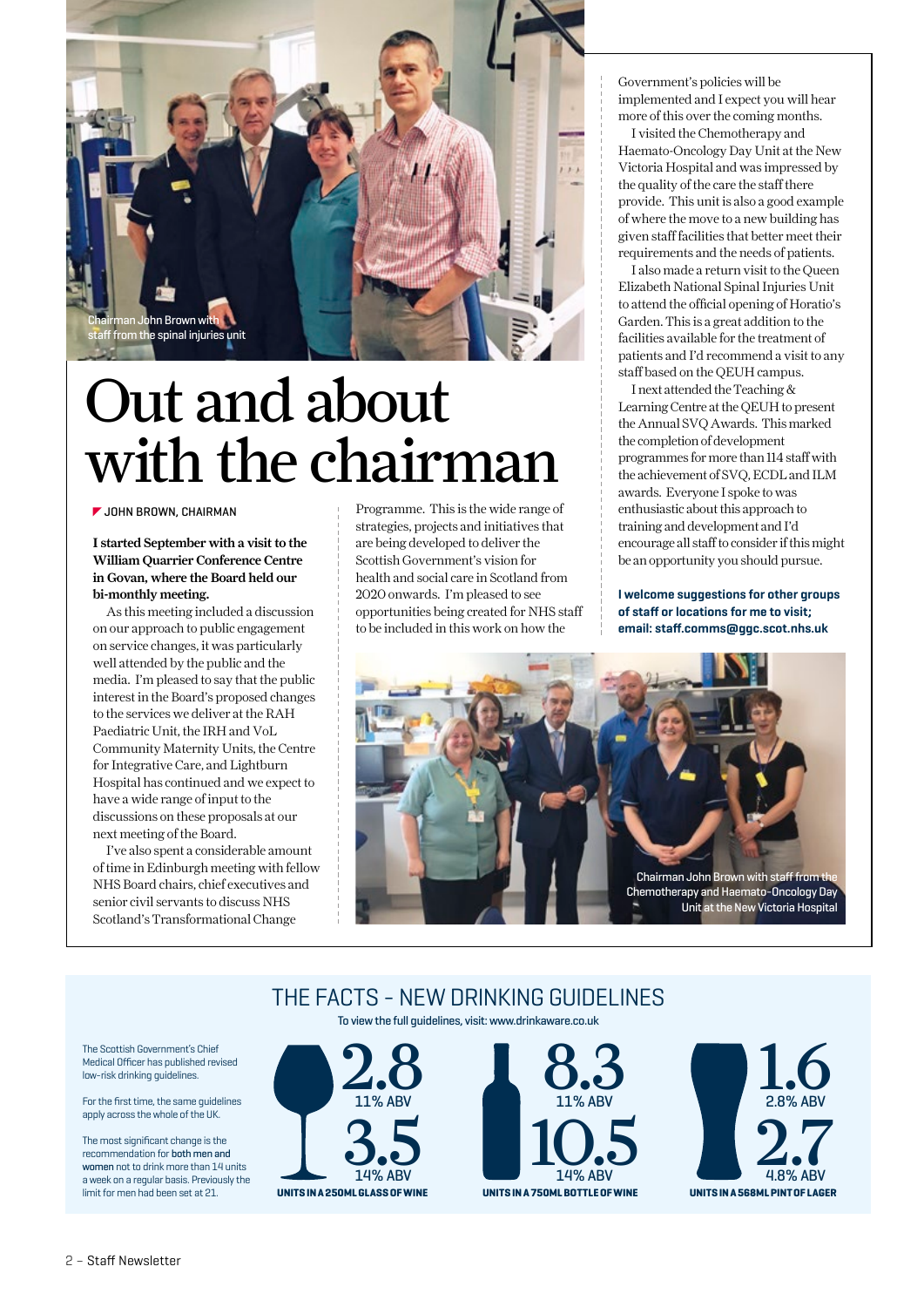# E-learning – it's for everyone

In NHS Greater Glasgow and Clyde, we want every member of staff to have equal access to relevant and timely learning, education and development.

Learning is for everyone, so our learning opportunities have to be inclusive and accessible for all.

Online and computer e-learning can be accessed at any time of the day via the internet from work-based IT devices or personal computers, tablets or mobile phones, allowing staff to study at their own pace.

One example of e-learning in NHSGGC is the activity supported by LearnPro, an online learning platform which contains a large volume of e-learning modules used by staff.

Here you'll find a wide range of learning opportunities including fire training, induction, child protection, adult support and protection and professional development modules on time management, project management, report writing, basic IT training and specialist subjects such as gender-based violence and information sharing. All of these modules can support personal development activity.

"Learning is for everyone so our learning opportunities have to be inclusive and accessible for all"

The majority of modules have an assessment set and once successfully completed the student may access a certificate which can be used for PDP or revalidation purposes.

Staff also have the choice of dipping in and out of modules for bite-size learning.

A specialist e-learning team exists to develop and deliver relevant online and computer based learning opportunities for all staff.

New customised courses are developed regularly using the expertise of professional colleagues within NHS Greater Glasgow and Clyde.

One of the experts who turned to the e-learning team was Alison Flynn, freedom of information (FOI) manager.

She worked with an e-learning advisor to create a module to reach as many staff as possible for this mandatory training.

She explained: "We decided that an e-learning module would be the most efficient and effective vehicle to achieve this because we don't have the resources to hold face-toface training and staff can find it difficult to arrange time to attend classes."

Alison summed up: "This is a terrific way of maximising the number of people you can reach and make the best use of resources available."

**For more information about registration and e-learning courses, go to the HRConnect pages on our website at www.nhsggc.org.uk Alternatively, to find out if e-learning might be the right approach for delivering your training course, contact the team at LE.Support@ggc.scot.nhs.uk**





## Theatre staff raising a smile and cash!

Consultants and trainee anaesthetists and theatre staff at Glasgow Royal Infirmary are sporting funky theatre caps to raise funds for medical charity Lifebox.

The "Hats for Sats" fundraiser has already amassed a whopping £645 to go towards the charity's aim of reducing unsafe surgery and anaesthesia in developing countries.

The hats were generously provided by company The Caduce Collection and sold by theatre and recovery staff to colleagues.

Pictured are some of the anaesthetic team in their eye-catching fundraising hats.

**For more information about Lifebox, visit: www.lifebox.org**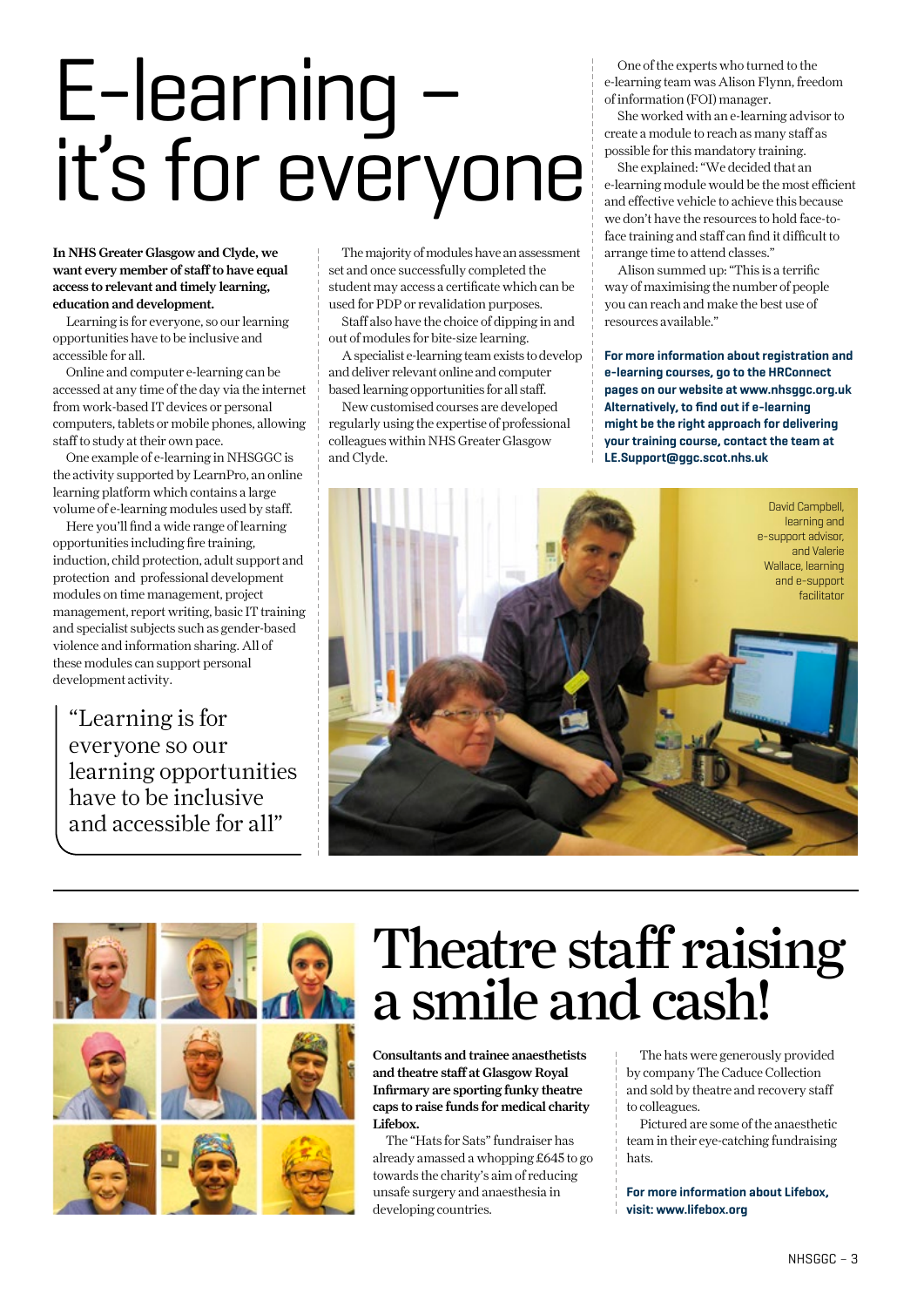# Say no to hate crime

NHSGGC is making sure there's no hiding place for hate crime by supporting any staff or patients who experience or witness it

#### **SPOTLIGHT**

A hate crime is any criminal offence motivated by prejudice against someone due to their race, religion, transgender identity, sexual orientation or disability.

Victims of hate crime can live for years with the experience of violence and abuse, often in silence, because they fear retribution, not being believed or because the perpetrator is known to them.

Hate Crime Awareness Week is running for a second year between 8–15 October with a focus on making clear what hate crime is and how we all have a role to play in stopping it.

To tie in with the week, we're launching our

"The Board is committed to challenging all forms of hate crime as part of our robust zero tolerance approach to any abuse of staff, patients and visitors"

hate crime e-learning module and prominently displaying promotional materials to support staff in responding to hate incidents.

Anyone witnessing or experiencing hate crime can report it by contacting the police on 999 (emergency) or 101 if non-urgent. Alternatively, people can contact any one of

Glasgow's 70 third-party hate crime reporting centres – details are available at www.scotland.police.uk

Chief executive Robert Calderwood said: "The Board is committed to challenging all forms of hate crime as part of our robust zero tolerance approach to any abuse of staff, patients and visitors.

"Sometimes the experience of hate crime is so common that victims start to see it as part of everyday life; however, everyone has the right to live safely and without fear.

"As a care provider, we are in a unique position to sensitively support disclosure and treat the health consequences of hate crime, be that broken bones or underlying mental health conditions. We will continue to place an emphasis on working with victims to help them report directly to either Police Scotland or through a number of third-party hate crime reporting centres.

"We're working with partner agencies to make the lives of people suffering hate crime safer, protect their families, their communities, and tackle further victimisation."

A staff learning event, delivered in partnership with Police Scotland, is being held on Wednesday 12 October in the large seminar room of the QEUH's new labs building from 1-3pm.

**For more information and booking details, tel: 0141 201 4560 or email: CITAdminTeam@ggc.scot.nhs.uk. Look out for the information stand in the QEUH atrium between 8-15 October.**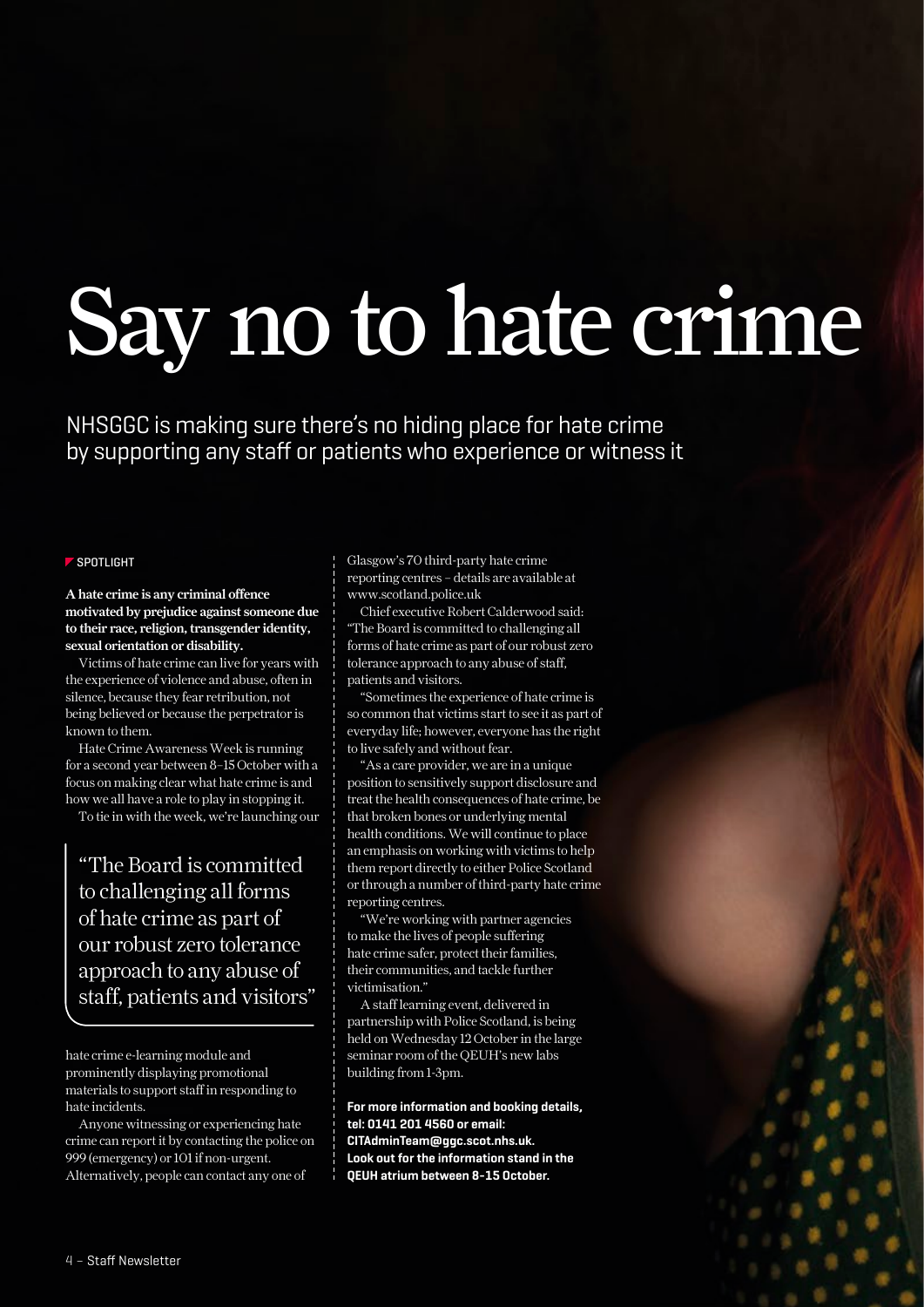## Safe at work

All our staff have the right to:

- $\bullet$  work in safe, healthy conditions
- $\bullet$  not be threatened, harassed or bullied
- $\bullet$  not be discriminated against
- $\bullet$  complain about poor treatment without being victimised.

We all have the right to freedom of expression, but this does not extend to the protection of speech that discriminates against, harasses or incites violence or hatred against others.

If you have worries about any of these issues, you can discuss them with your line manager.

If you are a union member, speak to your union representative.

**If you believe you are being discriminated against or bullied at work, please contact the HR Advice and Support Unit, email: HR.Support@ggc.scot.nhs. uk or tel: 0141 278 2700, between 8am-6pm.**

Hate crime is unacceptable and will not be tolerated in our workplace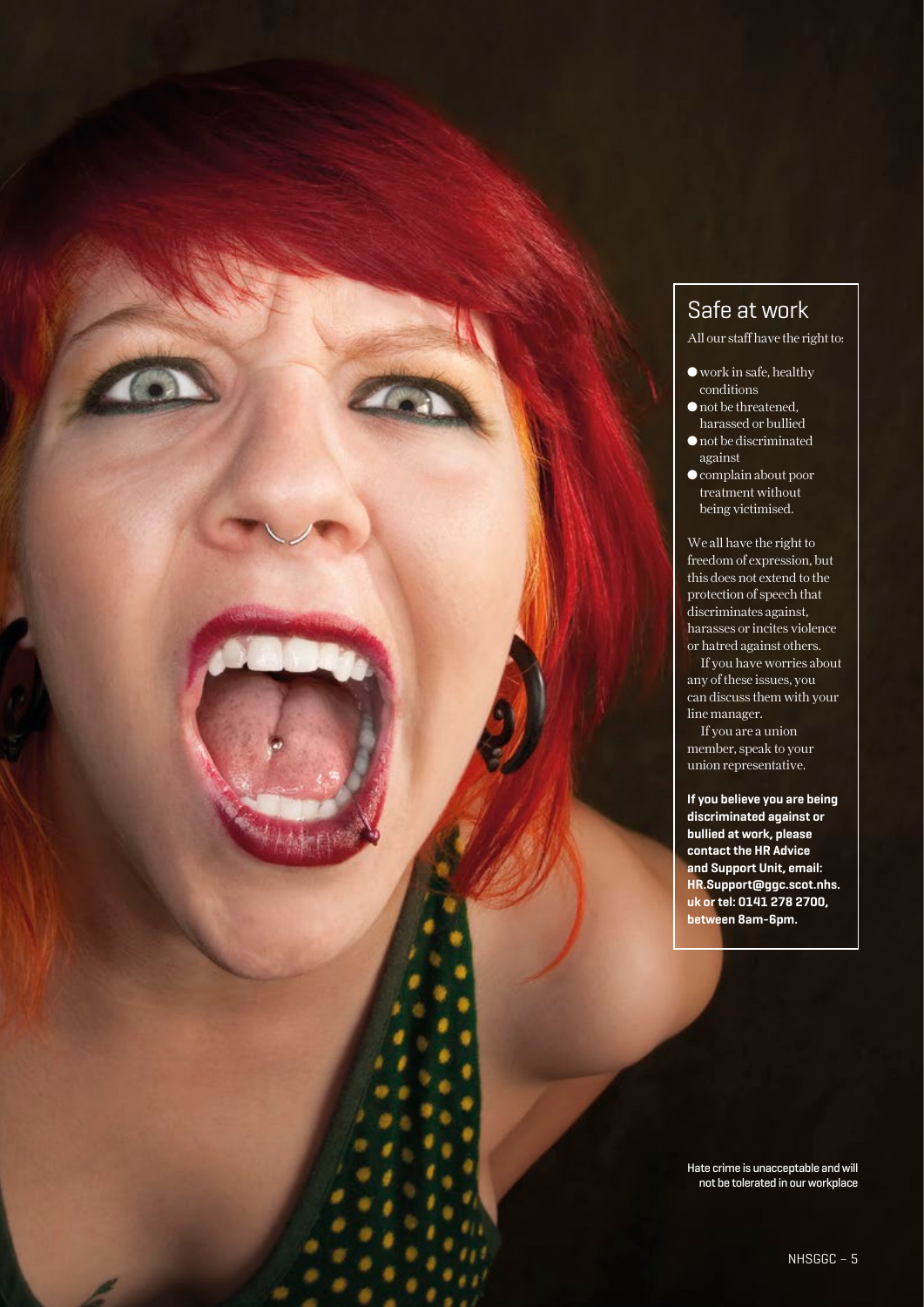# Be a flu fighter get your flu jab!

#### Peer immunisers are at the heart of this year's staff flu immunisation programme, which is now up and running.

Peers offer on-the-spot vaccinations to colleagues and their role boosts the series of on-site clinics run by occupational health nurses.

Peer immunisation is a quick and effective way to get teams of staff vaccinated without time spent away from their clinical areas.

It is vital that all staff who have direct contact with patients be vaccinated to protect themselves, their families, colleagues and patients from this serious and sometimes fatal virus.

Even if you experience very mild symptoms, the virus can still be transmitted to very ill patients with potentially grave consequences.

People with chronic disease are extremely vulnerable, for example, those with chronic liver disease are 83 times at higher risk of contracting flu compared to a healthy person.

It is also crucial for pregnant women to be vaccinated to protect themselves and their baby.

Jennifer Reid, immunisation programme manager, said: "Vaccination only takes a couple of minutes, but gives protection for up to 12 months and reduces the potential spread of the virus to vulnerable patients."



Whether attending a mass clinic or being vaccinated through peer immunisation, staff are asked to register online beforehand.

The form and full staff flu vaccination timetable can be found on our website: www.nhsggc.org.uk/staffflu

Staff wishing to run a peer immunisation session should contact

Agata Janicka, project administrator,

email: peerimmunisationbooking@ggc. scot.nhs.uk

#### Why staff should have their flu jag

"We are caring for patients at their most vulnerable, they are the sickest patients in the hospital at a high risk of infections, and that includes the flu."

This is the compelling argument for staff to get their flu vaccination from Ruth McLaughlin, senior charge nurse, critical care at the Queen Elizabeth University Hospital and peer immuniser.

Ruth, left, has immunised colleagues for the last three years and became a peer immuniser because she believed that if immunisation took place on the ward, it would lead to a higher uptake.

She's also motivated because of her job in ITU: "Our patients are admitted for a range of serious conditions, affecting their lungs, hearts and kidneys, and we also admit emergency obstetric patients.

"We see many flu cases and its consequences; for these vulnerable patients, this can include organ failure."

She strongly believes that immunisation protects staff, their families and patients from getting the flu, and added: "Our patients are already compromised. We don't want them recovering from their procedures, discharged, catching the flu, and coming back to critical care."

**For more information about our staff vaccination programme, contact Jennifer, email: jennifer.reid2@ggc.scot.nhs.uk**

THE FACTS - FLU IMMUNISATION ACROSS THE NHSGGC AREA IN 2015 74.4% 48.6% 71.2% 35%

Over 65s

#### Under 65s in an at-risk group

Primary school flu immunisation programme NHSGGC Staff flu immunisation

#### COMPETITION

## **WIN** £250 of Love2Shop vouchers

We are giving away a fantastic opportunity to boost your purse strings with a £250 Love2Shop gift card. You can spend the vouchers in department stores, on food and drink or leisure and pleasure!

Simply answer the question below and email your answer, along with your name and work location, to: **competitions@ggc.scot.nhs.uk** or send to: **Corporate Communications, JB Russell House, Gartnavel Campus, 1055 Great Western Road, Glasgow G12 OXH.**

### **Q: When is Hate Crime Awareness Week?**

The competition is open to all NHSGGC employees. Only one entry per person. Winners must be available for a photograph, which may be printed with their details in future issues of SN. The closing date for entries is 31 October 2016. Prizes must be claimed within four weeks of the closing date.

## A helping hand when the heat is on

After a mild summer, temperatures are beginning to dip and we're all thinking about turning on the heating at home.

For some, taking on extra heating costs is a major decision, but free and confidential help and advice is available about managing bills thanks to a partnership between NHSGGC and Home Energy Scotland (HES), a Scottish Government programme.

HES can help source free loft and cavity insulation and energy efficient grants and schemes, and help with benefit and tax credit checks.

Visit www.nhsggc.org.uk/ homeenergyscotland to tell HES what you are interested in and how they can help, and a trained advisor will be in touch.

HES can also be contacted on freephone:0808 808 2282 or email: adviceteam@home energyscotland.org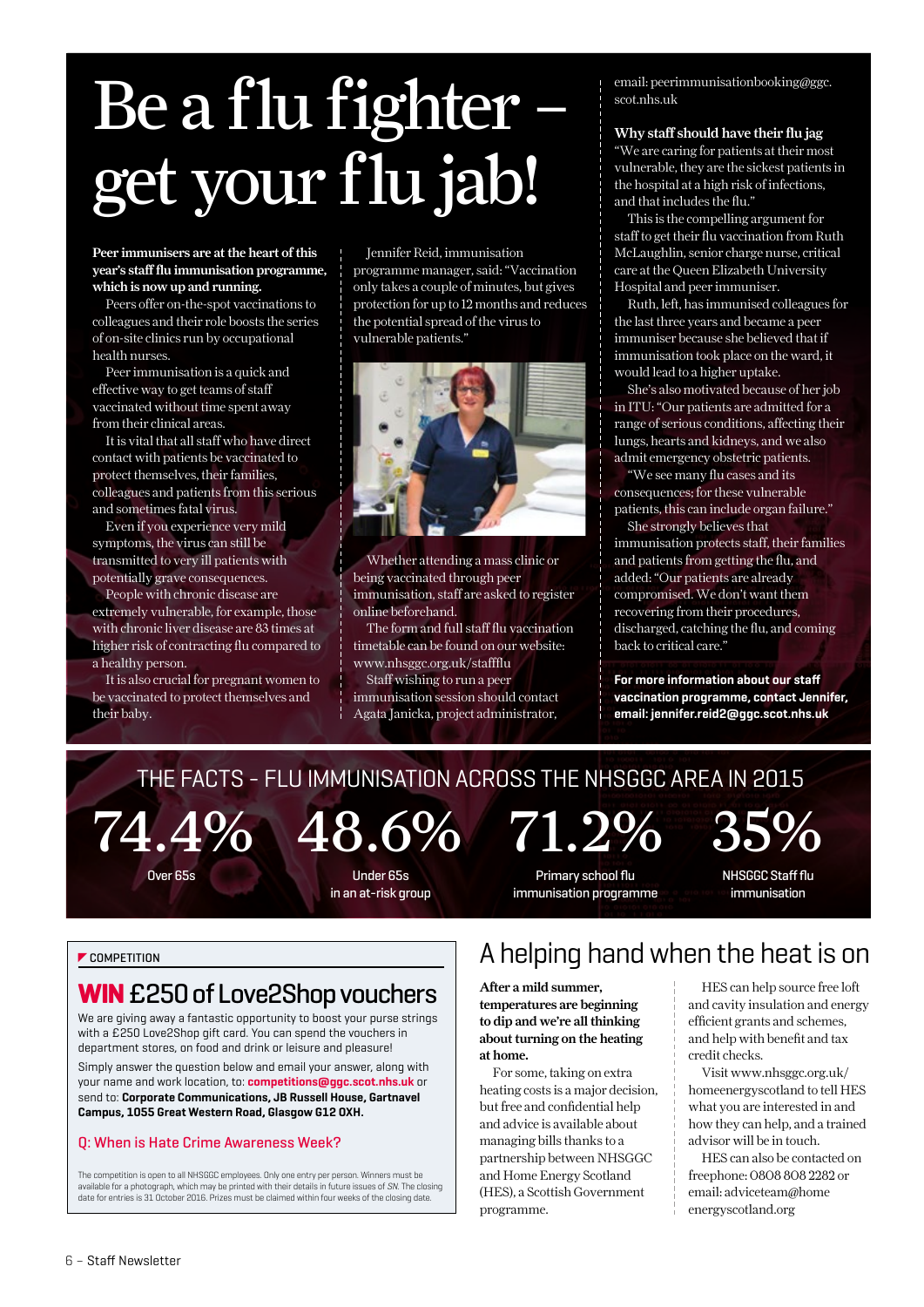

## Working together for you

In an organisation our size, it's hard to keep up to date with everything that's going on.

We are rightly focused on the patient or task in front of us.

The same applies to Dorothy McErlean as she began her new job on 1 October as our employee director and joint chair of the Area Partnership Forum (APF).

That's why she is "rolling up her sleeves" to drive forward an important agenda – in partnership with our senior management team – to further enhance the quality of our working environment and ensure the values of dignity, respect, sustainability and quality between colleagues and to our patients.

Partnership working is central to the effective working of our organisation, but it's not always visible to what extent it really is the engine room of change and co-operation, not only between the executive management team and the workforce representatives, but in all areas and levels of management within the Board.

Promoting early engagement with staff side representatives and staff when there are proposed changes to an area or service is the most effective way of delivering the best care to our patients, while providing better working conditions for our staff.

Together with management, the staff side reps are working on a module for managers – Partnership Working, which will be launched by the end of the year.

So what are the priorities for Dorothy, the APF and the Staff Governance Committee for the rest of 2016 and into 2017?

To review and publish an equal pay statement on men and women employed within NHSGGC in the next six months is one key objective.

Driving forward the FTFT agenda on cultural behaviours, treating everyone with dignity and respect, raising awareness of different parts of the dignity at work policy, which is to help promote a positive workplace, how to deal with disrespectful behaviour and hopefully prevent going into a formal process.

Helping support staff to identify, report and challenge hate crime is another top priority. To support this work, an e-learning module is being tested on the LearnPro system.

### "We have a history of working well together and achieving together"

Another important role has been to ensure that the findings of the Staff Survey in 2015 are used effectively to address issues and build on success.

The APF will be one of the engine rooms powering the reshaping of NHS services and they way we redesign services going into 2020 and shaping healthcare and health and social care for the next decade.

Dorothy said: "Staff side, management and the Board itself are working hard to ensure individual members of staff and staff groups are able to contribute meaningfully to the debates and discussions on shaping things for the future.

"We have a history of working well together and achieving together."

## Vlatter

We are all familiar with the NHS Scotland Staff Survey and what it aims to achieve. Last year, the Scottish Government "paused" the survey to give Boards time to roll out iMatter, which is a new and more locally focused staff engagement tool for capturing opinions and encouraging staff to talk about what works and what could be improved.

iMatter is a short questionnaire based on the Staff Governance Standards and only takes five minutes to complete .

### "Reports from those who have completed iMatter have been very positive"

Most of our workforce will have taken part in iMatter during this year and those of you who haven't will almost certainly take part in the next 12 months.

Reports from the directorates and teams who have completed iMatter have been very positive. It has given staff a more direct way of commenting on their local team, how well they work as a team and what needs to improve.

Action plans are agreed for each team which ensure that the improvements are made and the questionnaire is then run annually to monitor how things have changed.

Early indications show that the system works better online than on paper and now the challenge is to overcome this disadvantage. One solution will be to create more opportunities for staff without access to a PC to use "staff community" PCs located in easily accessible areas.

All Partnerships will adopt iMatter during 2017 following the encouraging results from early adopter Inverclyde HSCP.

#### **If you want to find out more about iMatter, go to StaffNet and visit the iMatter portal (it sits within the existing FTFT section).**